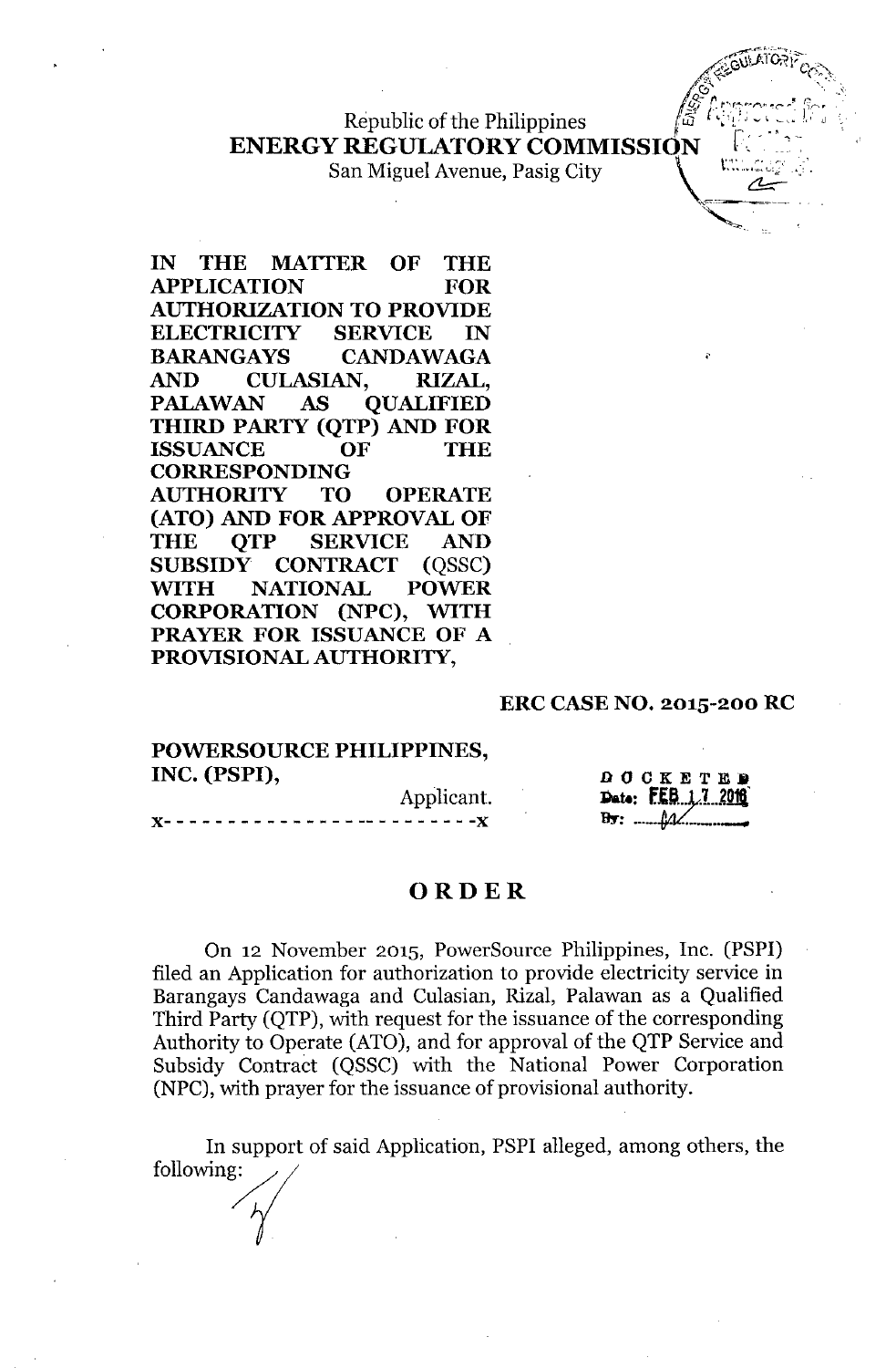- 1. This is an Application for authorization to provide electricity service with request for the issuance of the corresponding Authority to Operate (ATO) as a Qualified Third Party (QTP) in Barangays Candawaga and Culasian, Rizal, Palawan, filed pursuant to and by virtue of the Rules for the Regulation of the Qualified Third Parties Performing Missionary Electrification in Areas Declared Unviable by the Department of Energy (ERC QTP Guidelines), as approved in ERC Resolution No. 22, Series of 2006;
- 2. The instant Application likewise seeks the approval of the QTP Service and Subsidy Contract (QSSC)' dated 09 October 2015, executed by and between PSPI and the NPC, including the Full Cost Recovery Rate (FCRR) provided therein. A copy of the QSSC is attached to the Application as **Annex** " $A$ ";
- 3. PSPI is a corporation duly organized and existing under the laws of the Republic of the Philippines with its principal office at the 10<sup>th</sup> Floor, The Athenaeum Building, 160 Leviste Street, Salcedo Village, Makati City, Metro Manila. Copies of Applicant's relevant corporate documentation such as the Certificate of Registration with the Securities and Exchange Commission (SEC), Articles of Incorporation, latest Audited Financial Statements and latest General Information Sheet are attached to the Application as Annexes "B", "C", "D", and "E" respectively;
- 4. Applicant has the full legal, financial and technical capacity to operate. At present, the Department of Energy (DOE) still has to issue the Certificate of Endorsement stating that Applicant was prequalified in accordance with DOE Circular No. 2004- 06-006 and DOE Circular 2005-12-011. A copy of the Certificate of Endorsement will be attached to the Application as Annex "F" once it is released by the DOE;
- 5. PSPI may be served with orders or other legal processes through the undersigned counsel;

# COMPLIANCE WITH PRE-FILING REQUIREMENTS

6. In compliance with Rule 6 of the ERC Rules of Practice and Procedure, approved by the Commission on 22 June 2006 as

 $\cdot$  The QTP Service and Subsidy Contract (QSSC) is the resulting legal document after combining The QTP Service and Subsidy Contract (QSSC) is the resulting legal document after combining<br>the provisions of the QTP Service Contract (QSC) and Subsidy Disbursement Agreement (SDA). *f*<br>1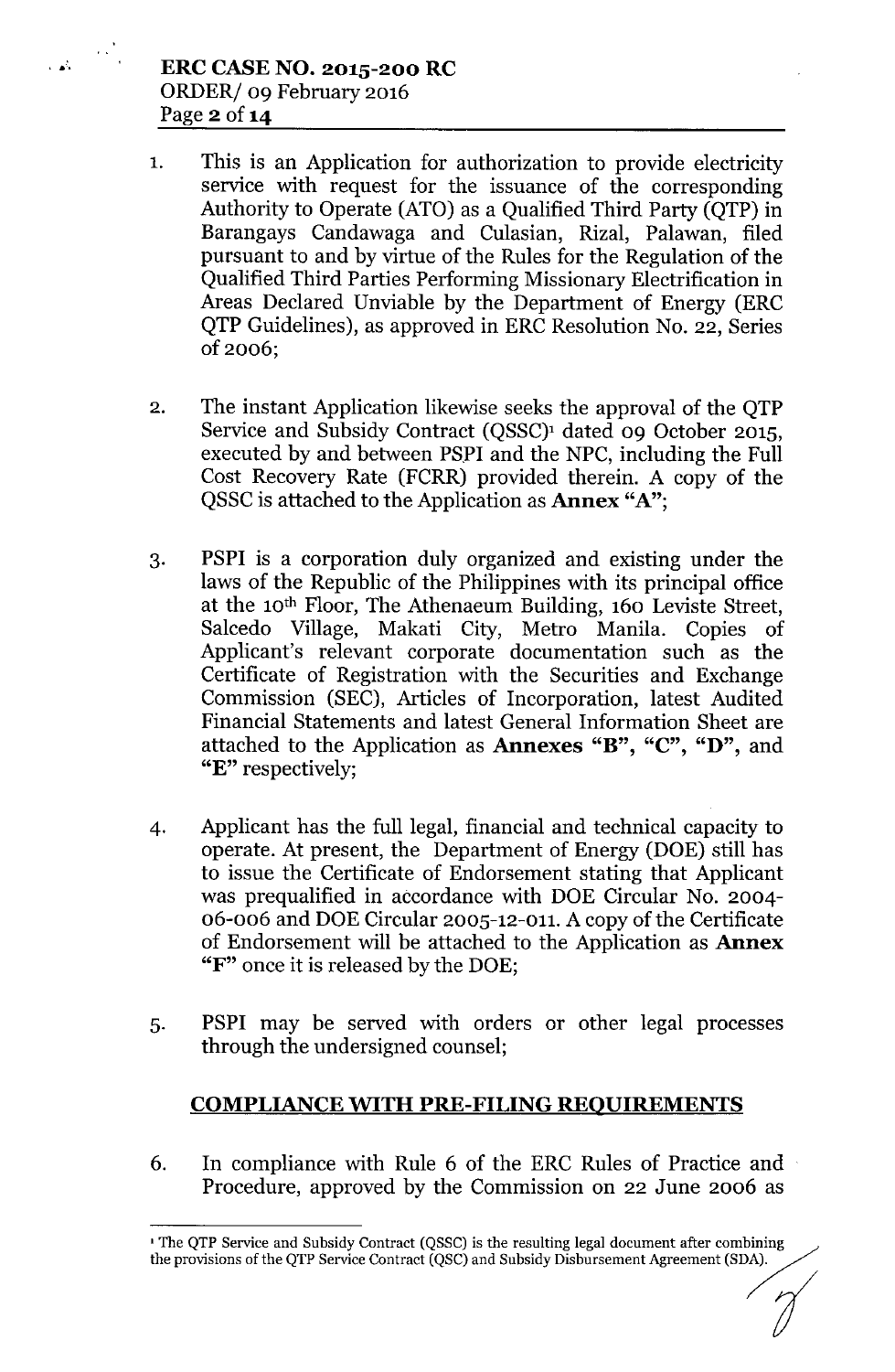Resolution No. 38, Series of 2005, PSPI has furnished the Sangguniang Bayan of the Municipality of Rizal and the Sangguniang Panlalawigan of the Province of Palawan copies of the Application with all its annexes. Copies of the certifications from the Sangguniang Bayan of the Municipality of Rizal and the Sangguniang Panlalawigan of the Province of Palawan, or their duly authorized representatives, attesting to the fact of such service, are attached as **Annex** "G" of the Application;

7. Furthermore, PSPI has caused the publication of the present Application in its entirety in a newspaper of general circulation within the Municipality of Rizal. Copies of the corresponding Affidavit of Publication and the newspaper are attached to the Application as **Annexes** "H" and "H-1", respectively;

#### STATEMENT OF FACTS

- 8. Under Section 59 of Republic Act No. 9136 or the Electric Power Industry Reform Act of 2001 (EPIRA) and Rule 14 of its Implementing Rules and Regulations (IRR), the provision of electric service in remote and unviable areas that a distribution utility is unable to service shall be opened to QTP;
- 9. As stable and reliable supply of power is essential to economic growth and sustain ability, the electricity service provided by a QTP is envisaged to spur development in an economically unviable area and, in the long term, elevate such area to a level of viability. However, the provision of electricity service in unviable areas is expectedly costly and not economically feasible. It would not be reasonable to charge consumers in rural and remote areas high cost of providing such service;
- 10. In accordance with Section 70 of the EPIRA, the entry of QTPs to stimulate economic growth in unviable areas is made feasible by a subsidy sourced from the Universal Charge for Missionary Electrification (UC-ME). This enables a QTP to operate viably while charging its consumers at rates that are reasonably acceptable in the area, as may be determined by the Commission;
- 11. Pursuant to Sections 59 and 70 of the EPIRA and its IRR, the DOE issued Department Circular No. 2004-06-006, which prescribes the qualification criteria for QTPs, and Department Circular  $2005$ -12-011, which prescribes the guidelines for the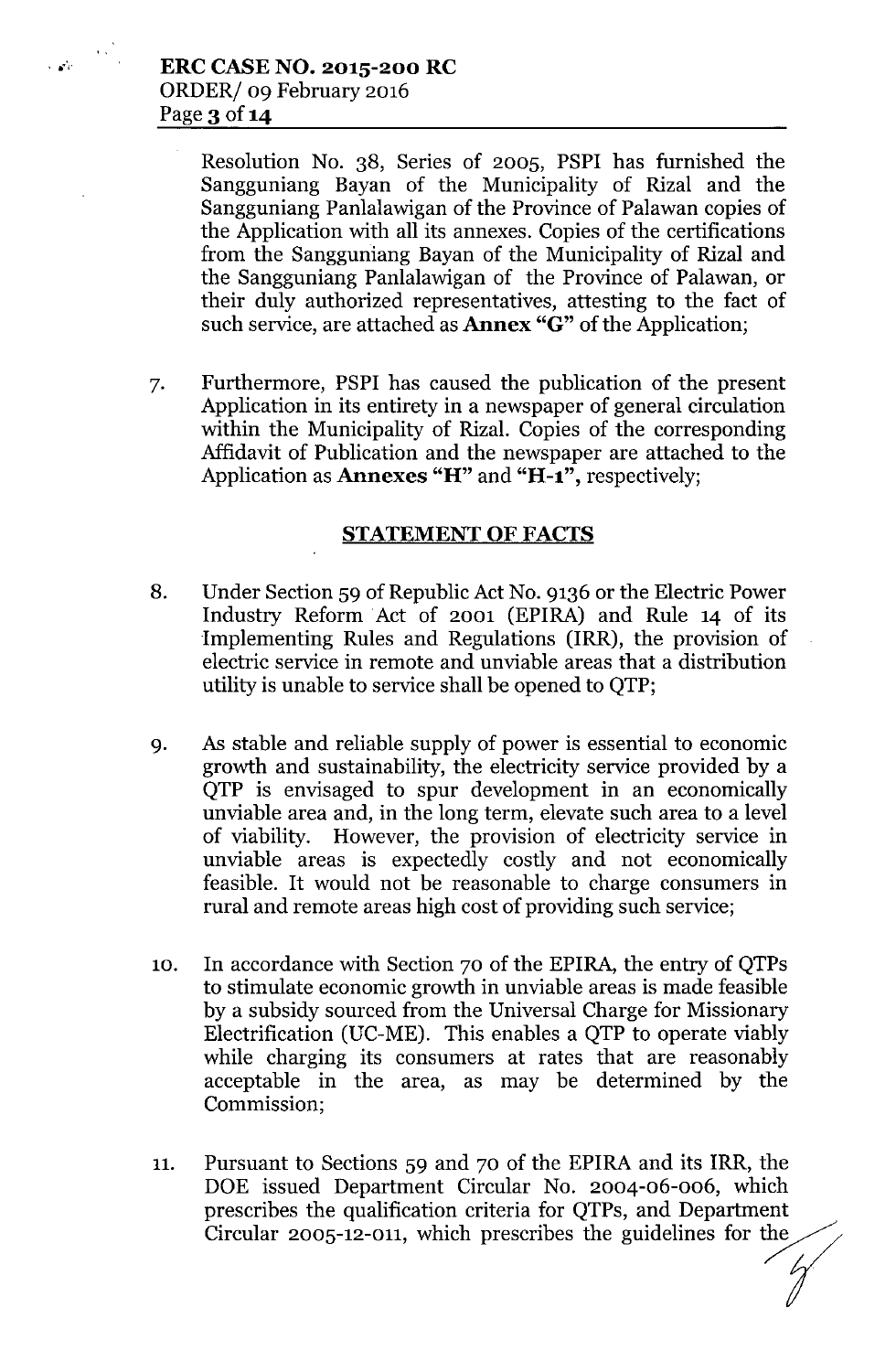participation of QTPs for provision of electric service in remote and unviable areas;

- 12. At the time when the regulatory and administrative framework for QTP projects, including mechanisms for the availment of DC-ME subsidy by QTPs, were still being developed, Applicant already commenced its operations as a QTP in Barangay Rio Tuba, Bataraza, Palawan (Rio Tuba) and in Malapascua Island, Barangay Logon, Daan Bantayan, Cebu and was about to begin its operations in Balut Island, Saranggani, Davao Occidental and in Barangays Candawaga and Culasian, Rizal, Palawan;
- 13. PSPI is a pioneer QTP having been issued the very first Authority to Operate as a QTP in the entire country for its Rio Tuba electrification project. This exemplifies the successful economic upliftment of a remote and unviable area through the entry of a QTP;
- 14. The QTP Service Area. Barangays Candawaga and Culasian, both located in the Municipality of Rizal in the Province of Palawan (QTP Service Area) is a remote and unviable area within the franchise area of Palawan Electric Cooperative, Inc. (PALECO);
	- 14.1. The QTP Service Area is located approximately 230 kilometers southwest from Puerto Princesa City, about  $5 -$ 6 hours land trip. From Rizal's town center, Barangays Candawaga and Culasian are accessible via a gravel road with an approximate distance of 22 kms. A location map and description of the QTP Service Area is attached hereto as Annex "I";
	- 14.2. There is a Barangay Power Association (BAPA) located in Sitio Sicud, Candawaga and is operating a 1x100 kVA diesel genset 5-hours daily from 6pm -11 pm. While in Culasian, it was once a KEPCO recipient in the O'llaw Program of the government. The power plant is no longer operating since 2009 due to financial reasons (high fuel costs and low collection efficiency);
- 15. Selection of Applicant as Service Provider. In a letter dated 23 January, 2015, DOE has determined that PSPI has satisfied the qualification criteria under the DOE QTP Selection of Applicant as<br>dated 23 January, 2015, DO<br>satisfied the qualification<br>Qualification Circular;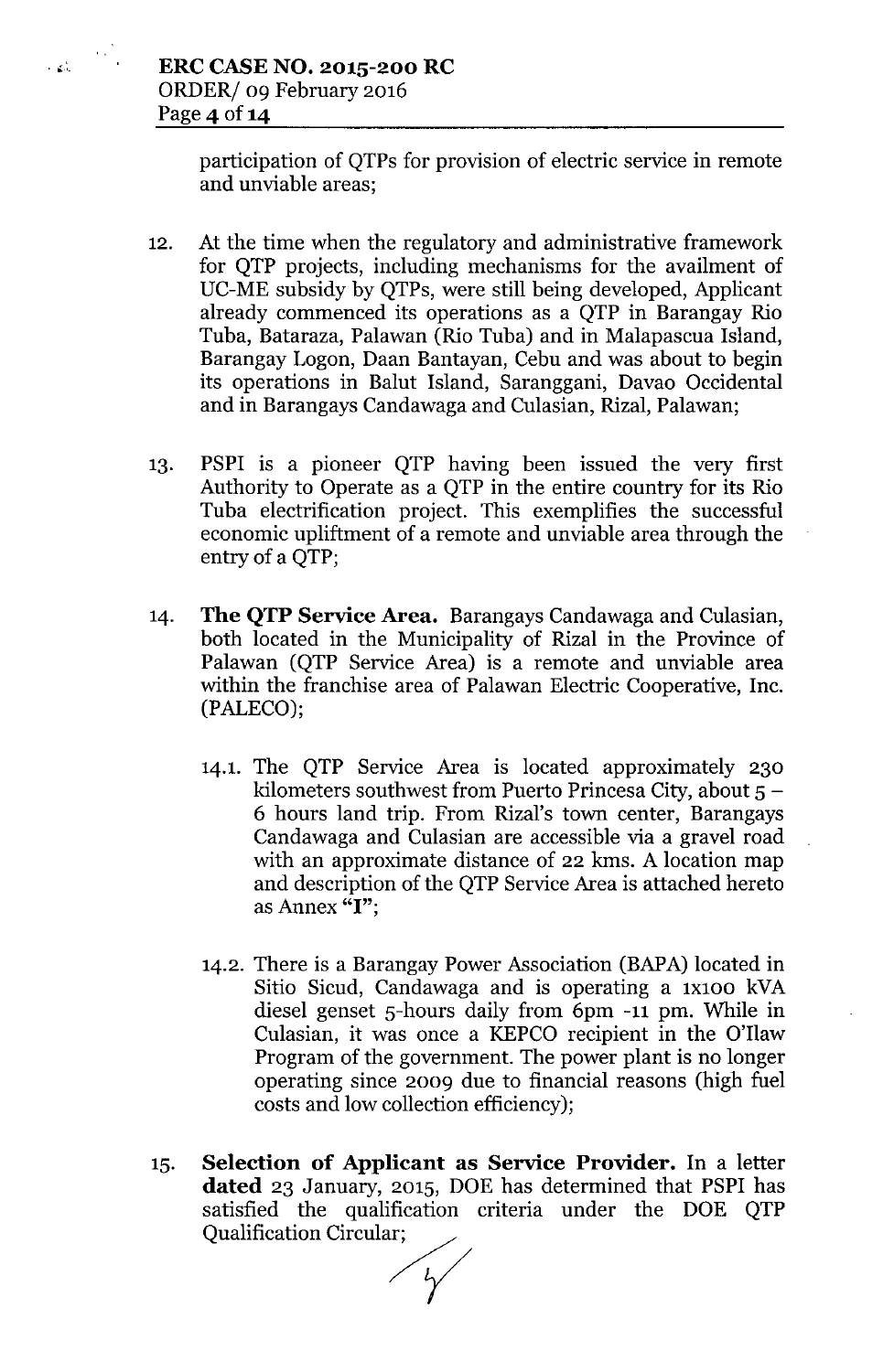- 15.1. Pursuant to a MOA and a Revised MOA (attached as Annex "J") in February 14, 2013 at Liminangcong, Taytay, Palawan, PSPI and PALECO, a cooperative duly registered under the laws of the Philippines with office address at PALECO main office, North National Road, Barangay Tiniguiban, Puerto Prinsesa City, Palawan, Philippines executed a Waiver Agreement on 11 October 2014 whereby PALECO waived in favor of PSPI all of the Provincial Government of Palawan/PALECO's right and interests to provide electricity service in the QTP Service Area;
- 15.2. Pursuant to the Waiver Agreement, PSPI shall take over from PALECO the missionary electrification function of supplying the electricity requirements of Barangay Candawaga and Culasian, Rizal, Palawan;
- 16. **PALECO'sWaiver of Service and Declaration of QTP Service Area as a Remote & Dnviable Area.** On 10 January 2005, PALECO issued Board Resolution No. 001, Series of 2005, formally waiving its franchise to operate in several barangays including Barangay Candawaga and, thereafter, Culasian, Rizal, Palawan. A copy of the said Board Resolution is attached to the application as hereto as **Annex** "K";
	- 16.1. Following the issuance of the PALECO Board Resolution, PALECO and PSPI executed on 01 October 2014, a Waiver Agreement, whereby PALECOwaived in its favor the right to provide electricity service in the QTP Service Area. A copy of the Waiver Agreement is attached to the application as hereto as **Annex** "L";
- 17. **QTP Operations.** Prior to PSPI's entry in the QTP Service Area, based on actual survey conducted by its staff, the average monthly electricity expense of residents in Barangay Candawaga is approximately PhP 378.20 while the average monthly electricity expense of residents in Barangay Culasian is approximately PhP1,084.24;
	- 17.1. Based on an extensive house-to-house customer load surveys and projected small loads of electricity on off-peak hours which will likely be experienced in the early years of Project Development, PSPI will install a very modular,

**I**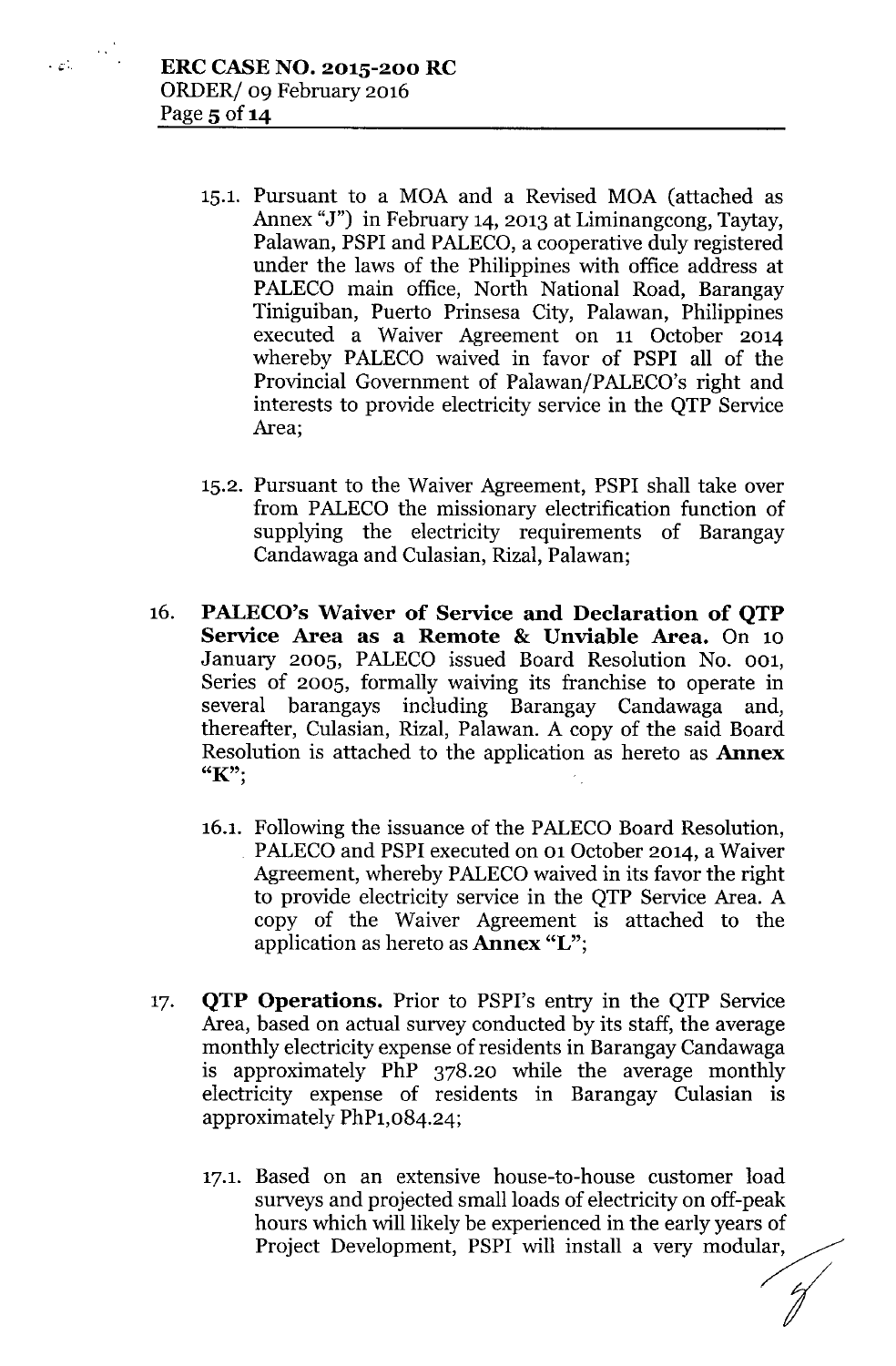flexible and highly redundant diesel generating plant based on 2 units of small high speed gensets, 1 x 48 kW and 1 x 80 kW on the first year of operation. This ensures modest capital cost and maximum operating flexibility in the early years of operation;

- 17.2. PSPI's project is aimed to be a realization of the goal of the QTP program to stimulate economic progress in remote and unviable areas through electrification. The beneficial impact of stable and reliable electricity service to the economy of the local community in the QTP Service Area as well as the daily lives of the consumers cannot be overstated;
- 18. Formation of Project Company for Candawaga and Culasian Project. Similar to its plans in the Rio Tuba Project and Malapascua Project, PSPI intends to incorporate a project company with local investment for the purpose of providing electricity service and performing the functions of a QTP in the QTP Service Area to which it will assign its ATO as a QTP and transfer its rights and interests in the QTP project as well upon the approval of the present Application;

### SIGNIFICANT ASPECTS OF THE PROJECT AND THE QTP SERVICE AND SUBSIDY CONTRACT

- 19. Under the QSSC, PSPI shall provide 24-hour electricity service in the QTP Service Area for a term of fifteen (15) years. In order to ensure that PSPI will be able to viably serve the QTP Service Area, it may be allowed to avail of the UC-ME Subsidy;
	- 19.1. The Generation Facilities. In Barangays Candawaga and Culasian, PSPI will install a 1 x 48 kW and 1 x 80 kW in the first. Additional 1 x 140 kW in the Second Year. Nonetheless, should there be a massive increase in load growth as foreseen by it, the latter reserves the right to request for the adjustment of the FCRR to include a new generator set and its relevant components in the computation;
	- 19.2. The relevant Environment Compliance Certificate (ECC) issued by the Department of Environment and Natural Resources (DENR) and Certificate of Compliance (COC) issued by the Commission covering the diesel generating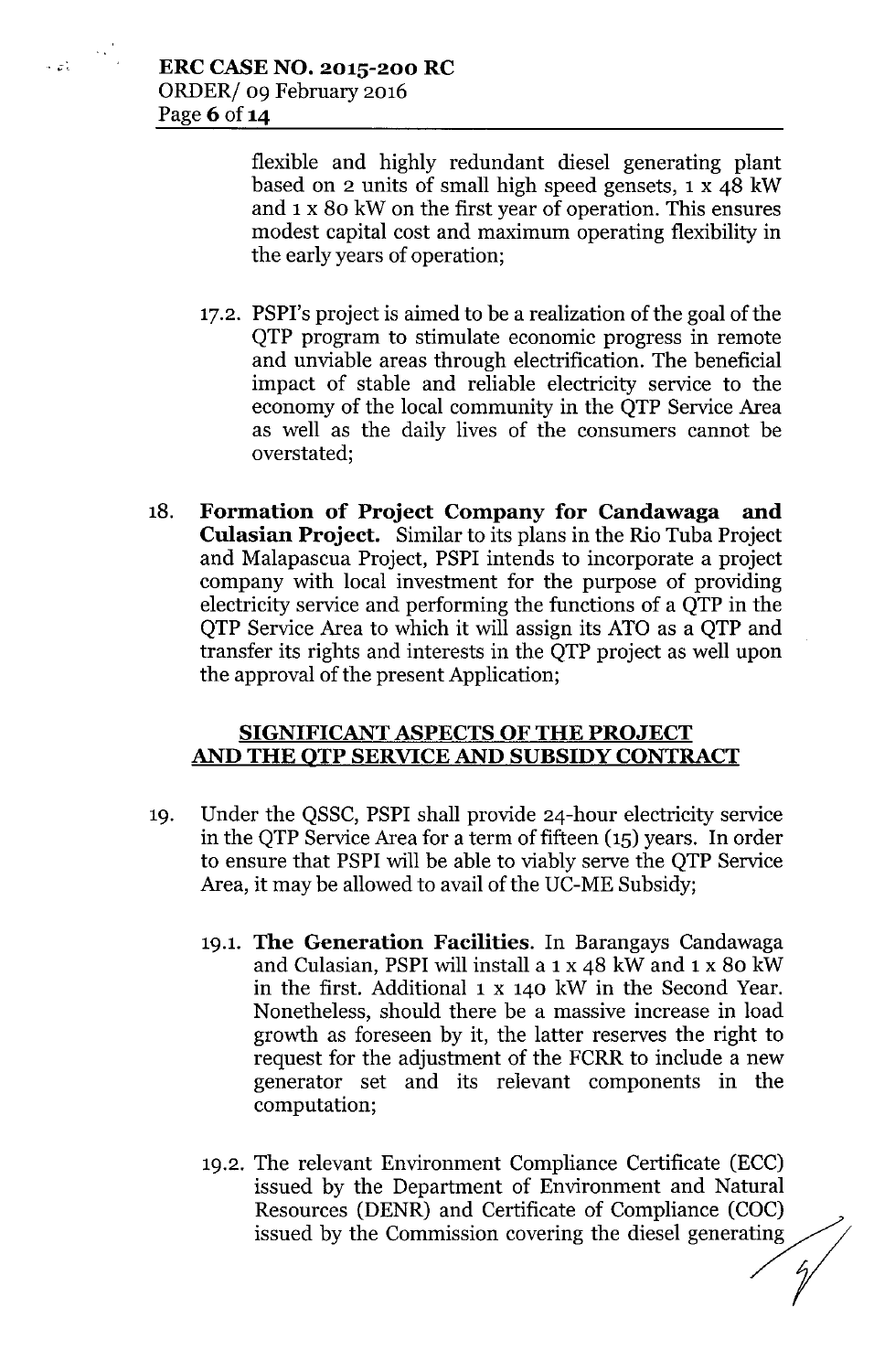units will be obtained prior to Commercial Operations Date;

- 19.3. In line with legislative and regulatory policies on the promotion of renewable sources of energy, PSPI intends to comply with the Renewable Portfolio Standards (RPS), sourcing a certain percentage of its power supply from a renewable energy technology. It shall conduct resource assessment and determine the optimal integration of renewable energy in the distribution system;
- 19-4. **Distribution System and related operations.** PSPI will rehabilitate and upgrade the existing distribution network in Rizal. It will also plan for an expansion of the existing grid based on the high load growth potential. For the term of the Project, PSPI will strive to maintain on the average 11% system loss;
- 19.5. The operations and maintenance of the distribution system, as well as billing and collection, will be performed by PSPI. This fee is incorporated as a flat rate in the Full Cost Recovery Rate;
- 19.6. Availment of UC-ME Subsidy. The QSSA provides the terms and conditions governing PSPI's availment of the DC-ME Subsidy. For the provision of electricity service, it shall charge and collect from its end users the SARR. Should the FCRR be higher than the SARR, PSPI shall be entitled to recover the difference from the DC-ME Subsidy through the mechanism provided in the QSSC;
- 20. **Financial Plans.** PSPI intends to enter into a long-term lease agreement with a credible generator set leasing company to minimize generation cost of the electricity provided. A longterm lease reduces the up-front capital required and ensures optimal genset operation. In the long-term lease agreement, the genset leasing company guarantees the necessary genset performance metrics including fuel efficiency, plant availability and fixed and variable costs thereby creating an additional layer of power supply stability.

Fuel supply shall be arranged through a purchase contract considering the current fuel provider of NPC. The fuel supply contract shall be established mutually to ensure continuous

et shan be established matually to ensure commutes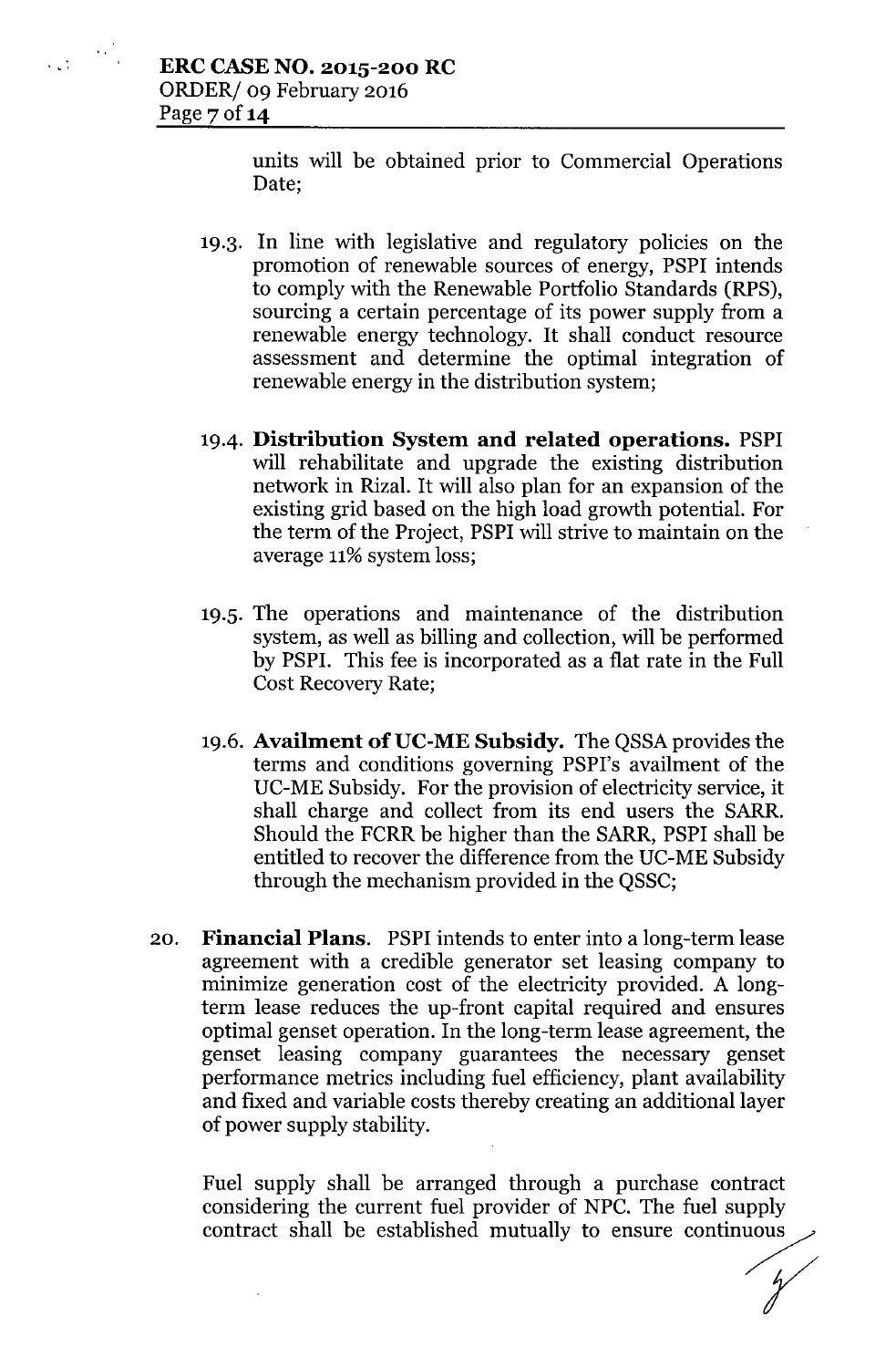plant operations. A detailed discussion of the funding/financial aspects of the project is attached to the Application as **Annex** " $M$ ";

- 20.1. **Project Cost.** The total capital cost for the Generation Facilities amounts to Twenty-Three Million One Hundred Ninety-One Thousand Three Hundred Ninety-Two Pesos (PhP23,191,392.00) consisting of the costs of the plant equipment, buildings, capitalized expenses and working capital for initial stocks of fuels and lubes and mobilization during plant trials and personnel training. A summary of the project cost components is contained in **Annex** "N" of the Application;
- 20.2. **Debt/Equity Ratio.** The debt-equity ratio for the capital cost of the Generation Facilities shall be 67:33;
- 20.3. **Computation of Return on Investment/Weighted Average Cost of Capital.** The Weighted Average Cost of Capital ("WACC") for the project is  $11\%$  p.a. This was obtained considering a minimum desired return of 14% p.a. on equity capital and an interest of 9.5% p.a. on debt capital;
- 20.4. The minimum desired return for equity capital for the project and the cost of debt capital are placed at 14% p.a. and 9.5% p.a., respectively, to reflect the significantly higher risks associated with providing electricity service in a remote and unelectrified rural community without an offtake guaranteed by a contractual counter-party. A computation of the above WACCis contained in **Annex** " $O$ ";
- 21. **Purchased Power Rate.** The Full Cost Recovery Rate (FCRR) consists of a levelized base rate of PhP34.08/kWh, which shall be automatically adjusted for each billing period based on Philippine and US consumer price indices as well as actual fuel costs, in accordance with the adjustment mechanisms in the QSSA. In accordance with the ERC QTP Guidelines, PSPI shall charge and collect from the end-users SARR. Should the FCRR be higher than the SARR, PSPI shall be entitled to recover the difference from the UC-ME Subsidy. A detailed discussion on the FCRR, including its breakdown and the rationale supporting the indexation, is attached to the Application as **Annex "P"**;  $\angle$  / mechanisms in the QSSA. In accord<br>Guidelines, PSPI shall charge and contains SARR. Should the FCRR be higher the<br>be entitled to recover the difference fro<br>detailed discussion on the FCRR, include rationale supporting the i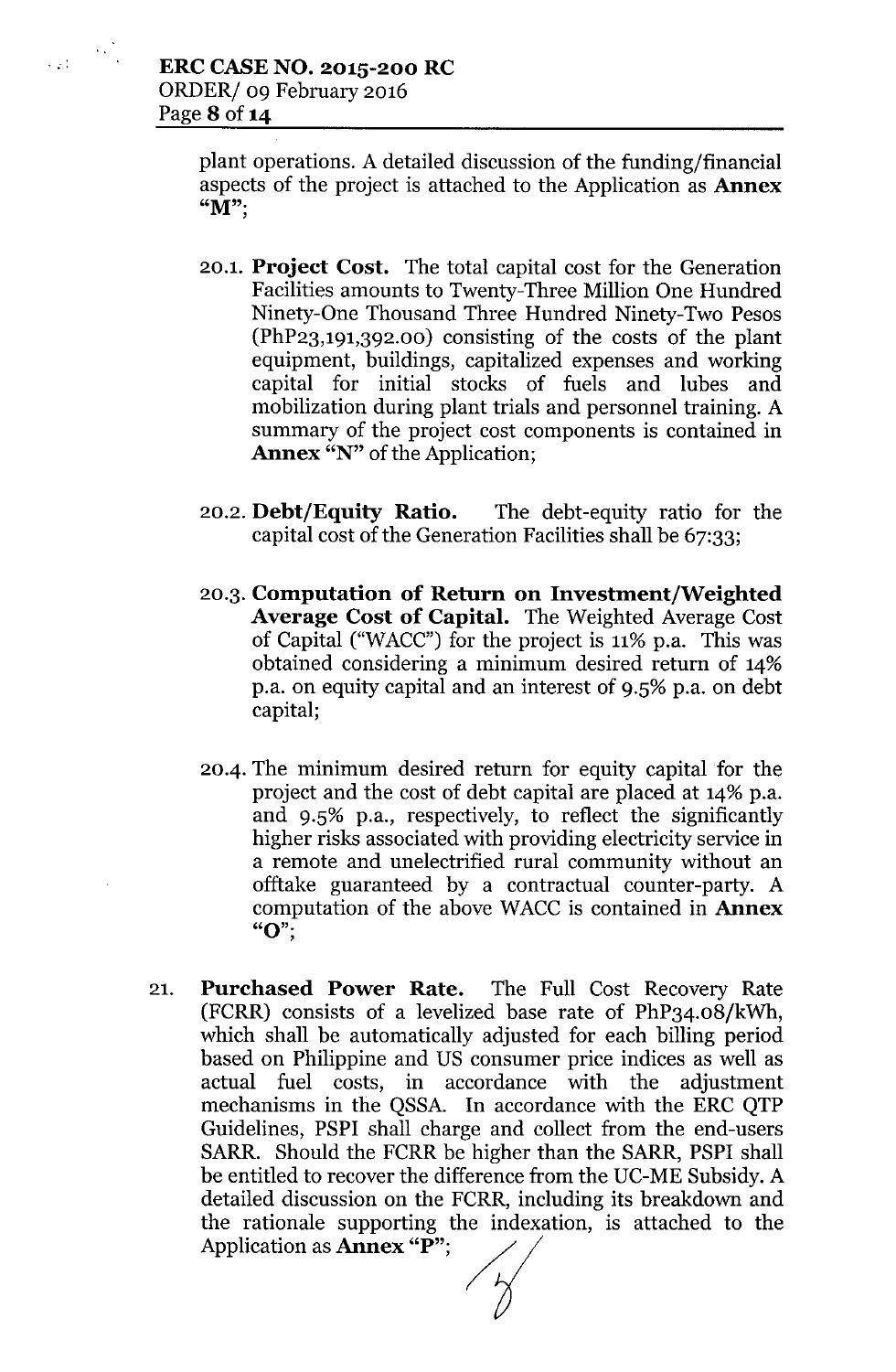#### 22. Cash Flow.

- 22.1 Initial Costs, Operating and Maintenance Expenses. The initial capital cost for the project consists of diesel plant costs amounting to Twenty-Three Million One Hundred Ninety-One Thousand Three Hundred Ninety-Two Pesos (PhP23,191,392.00). The capital costs for the first five  $(5)$  years, as well as the breakdown of the operating and maintenance expenses for the fifteen (15) year term of the QSSC are shown in Annex "R";
- 23. Projected Demand. Considering the nature of the project, there is no minimum energy off-take, as the sale of power is based on actual energy consumed by each end-user consumer. The FCRR is determined based on an assumed annual increase in energy demand of four percent (4%). A detailed discussion on the projected demand is contained in Annex "S." A survey study was commissioned by PSPI on the QTP Service Area. The results of the survey were considered and used as the assumption for the load demand and load growth in the Financial Model. The survey summary report is attached as Annex "T":
- 24. Procurement of Fuel. PSPI is sourcing and will source its future diesel fuel supply from potential suppliers willing to deliver fuel to the site. It will procure fuel from the least expensive supplier should additional suppliers become available. It will source its biomass fuel from local farmers and it will also develop its own plantation to produce such fuel;

### RATE IMPLICATIONS OF THE QTP SERVICE AND SUBSIDY CONTRACT

25. The grant of an Authority to Operate and the approval of the QSSC, along with the corresponding subsidy support, will enable PSPI to operate viably and, at the same time, charge a lower tariff on its customers in the QTP Service Area. In the absence of an ERC-approved SARR, the tariff to be charged by it shall be equivalent to the ERC-approved retail rate of PALECO, in accordance with Section II, Article IV of the ERC QTP Guidelines.

The following table shows Guidelines.<br>The following table<br>electricity rates: the impact of the QSSC on the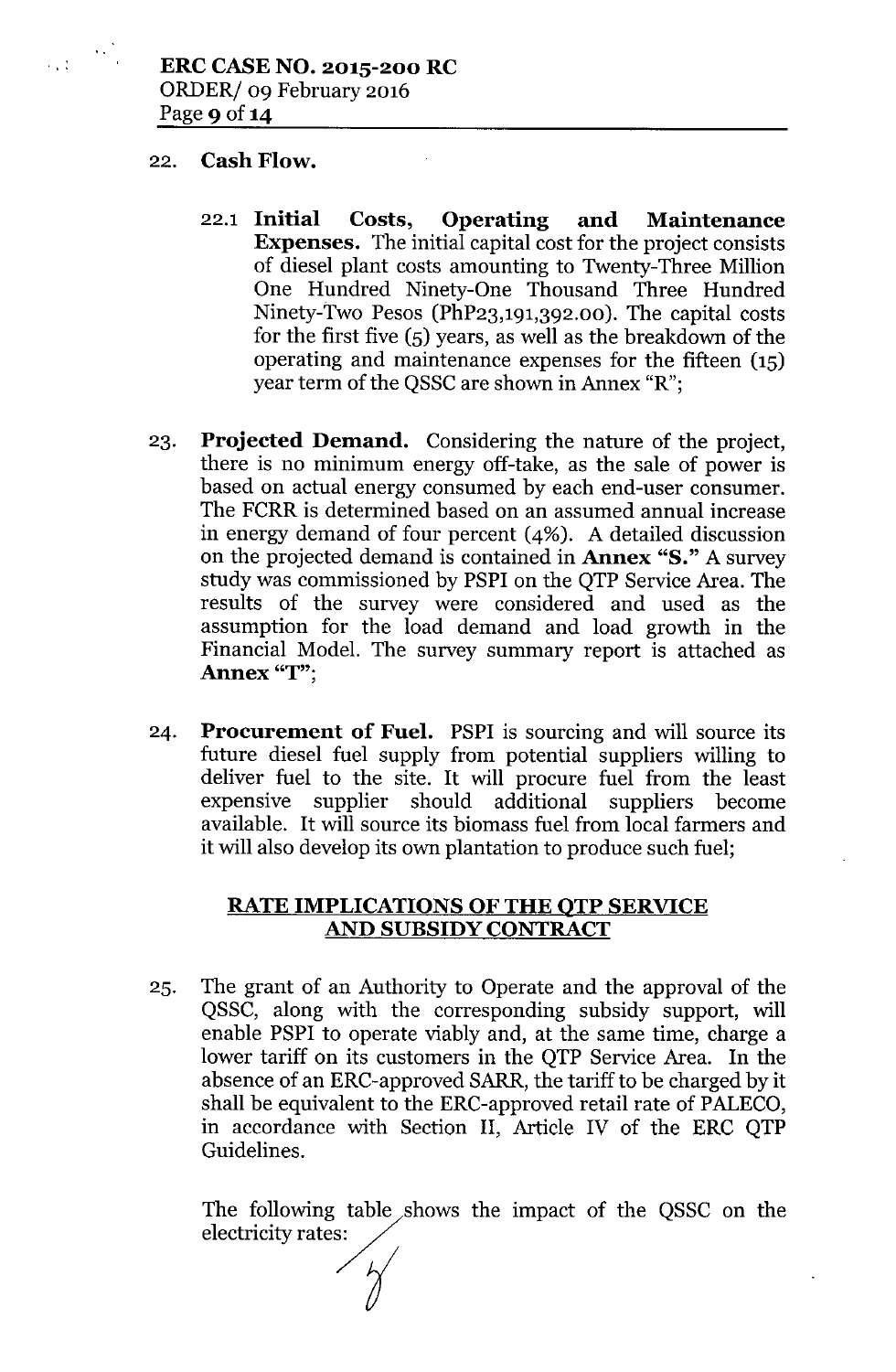|                                            | <b>Before ERC</b><br>approval | <b>After ERC</b><br>Provisional<br>Authority or Final<br>Approval |
|--------------------------------------------|-------------------------------|-------------------------------------------------------------------|
| True cost of electricity<br>service (FCRR) | P 34.08/kWh*                  | P 34.08/kWh*                                                      |
| Rate paid by consumers                     | P[X]/kWh                      | $P 8.5/kWh**$                                                     |
| Subsidy requirement                        | none provided                 | P25.58/kWh                                                        |

Subject to periodic adjustments based on consumer price indices, foreign exchange rate, and actual costs. \*\* In the absence of an ERC-approved SARR, the retail rate of PALECO shall be applied. Once the ERC approves an SARR, the SARR shall apply.

- 26. The subsidy component necessary for the continued supply of electricity that will sustain the economic growth of the QTP Service Area results in an impact on the Universal Charge in the amount of Php25.58/kWh.;
- 27. PSPI respectfully submits that the aforementioned amount is more than reasonable considering the 24-hour, enterprise level service provided under the QSSC that directly results in the significant economic upliftment and improvement in the quality of life in the QTP Service Area which is beyond anything possible in the traditional 6 to 12 hour rural electrification systems;

## ARGUMENTS IN SUPPORT OF REQUEST FOR INTERIM RELIEF & PROVISIONAL AUTHORITY (PA) TO OPERATE IN THE QTP AREA

- 28. Rule 14 of the Commission's Rules of Practice and Procedure authorizes the issuance of a PA and/or an interim relief prior to a final decision, provided that the facts and circumstances warrant the issuance thereof;
- 29. In the case of PSPI, it must be noted that the PA is necessary for the execution of its agreement with NPC which will embody the seamless phase-in of its operation, and the eventual phaseout of NPC's generating function, in the QTP area;
- 30. Furthermore, the PA will be submitted by PSPI to its prospective lenders as a requirement for the grant of loans, necessary to finance the project;
- 31. Moreover, it must be emphasized that PSPI has already secured offers from third parties for the lease of the rights to the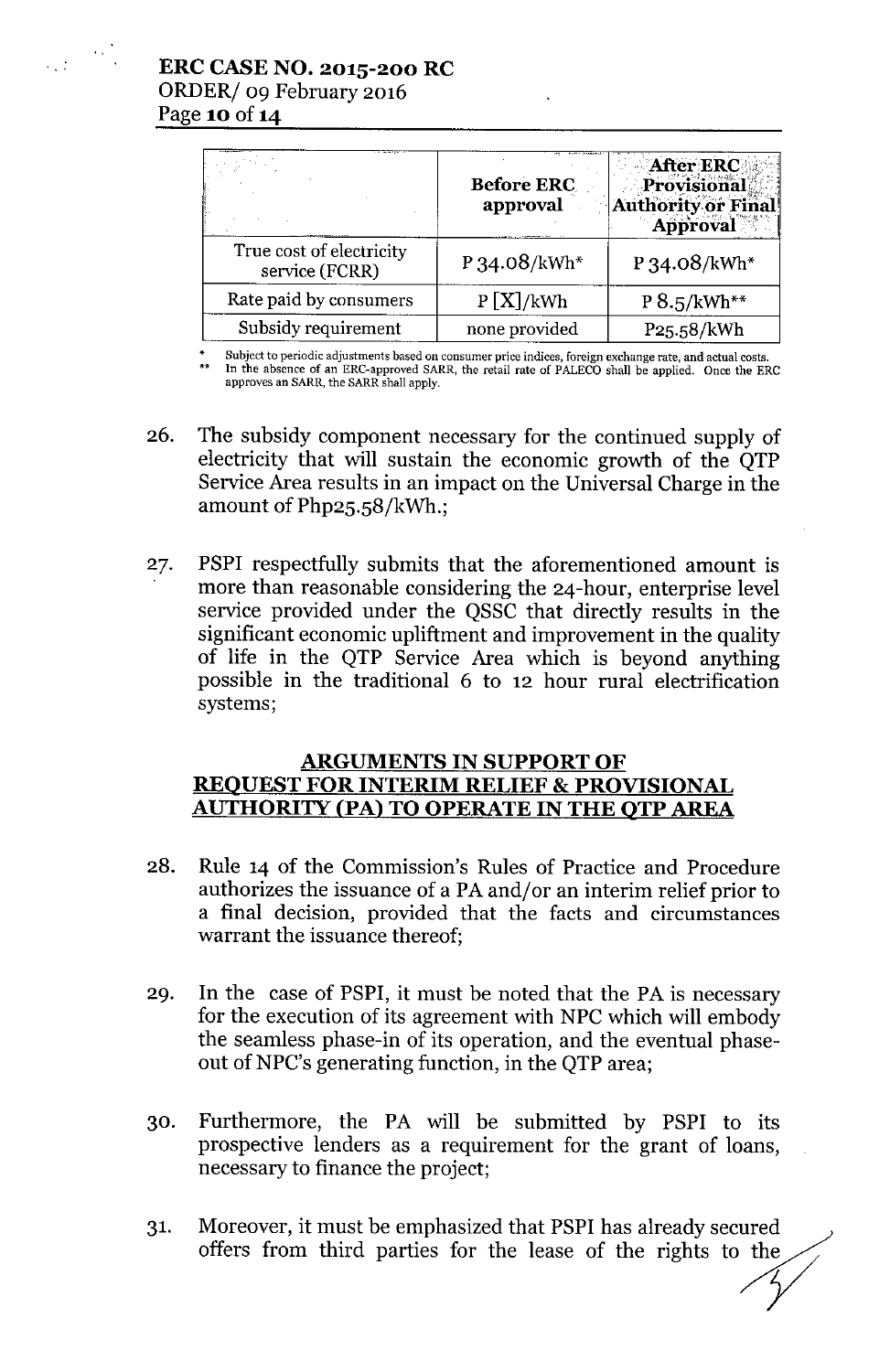generation and distribution facilities for the project. Applicant is, therefore, constrained to request for the issuance of the PA before the expiration of the aforesaid offers;

- 32. In the matter of interim relief, PSPI is seeking to collect a lower rate through the Subsidized Approved Retail Rate (SARR) instead of the Full Cost Recovery Rate (FCRR) as ordered by the ERC in consideration of the limited paying capacity of its consumers. The electrification of the QTP Service Area will not be possible if consumers were charged at true cost;
- 33. Finally, the success of this project with the regulatory imprimatur of this Commission will pave way for further in more projects designed to spur economic growth in remote and unviable areas through the provision of a 24-hour reliable electricity service. Applicant's interest in other project sites will be dependent on the success of the present Application, particularly on the availment of the necessary subsidy support under the QTP program. With such support, PSPI looks forward to replicating the success of this project in other areas;

## **PRAYER**

- 34. PSPI prays that, at the soonest possible time, the Commission grants it provisional and interim relief as follows:
	- 34.1. Authority to Operate as a Qualified Third Party under the ERC QTP Guidelines;
	- 34.2. A Provisional Authority to Operate in the QTP Area be immediately issued in its favor pending ERC Resolution;
	- 34.3. The QTP Service Contract, including the Full Cost Recovery Rate therein, be approved;
	- 34-4. Authority to charge its customers a tariff equivalent to the ERC-approved retail rate of PALECO, in accordance with Section II, Article IV of the ERC QTP Guidelines; and
	- 34.5. Permission to recover from the UC-ME Subsidy the difference between the FCRR and rate charged by it to its Permission to recover from the UC-ME Subsidy the<br>difference between the FCRR and rate charged by it to its<br>consumers; and to this end, NPC be directed to release to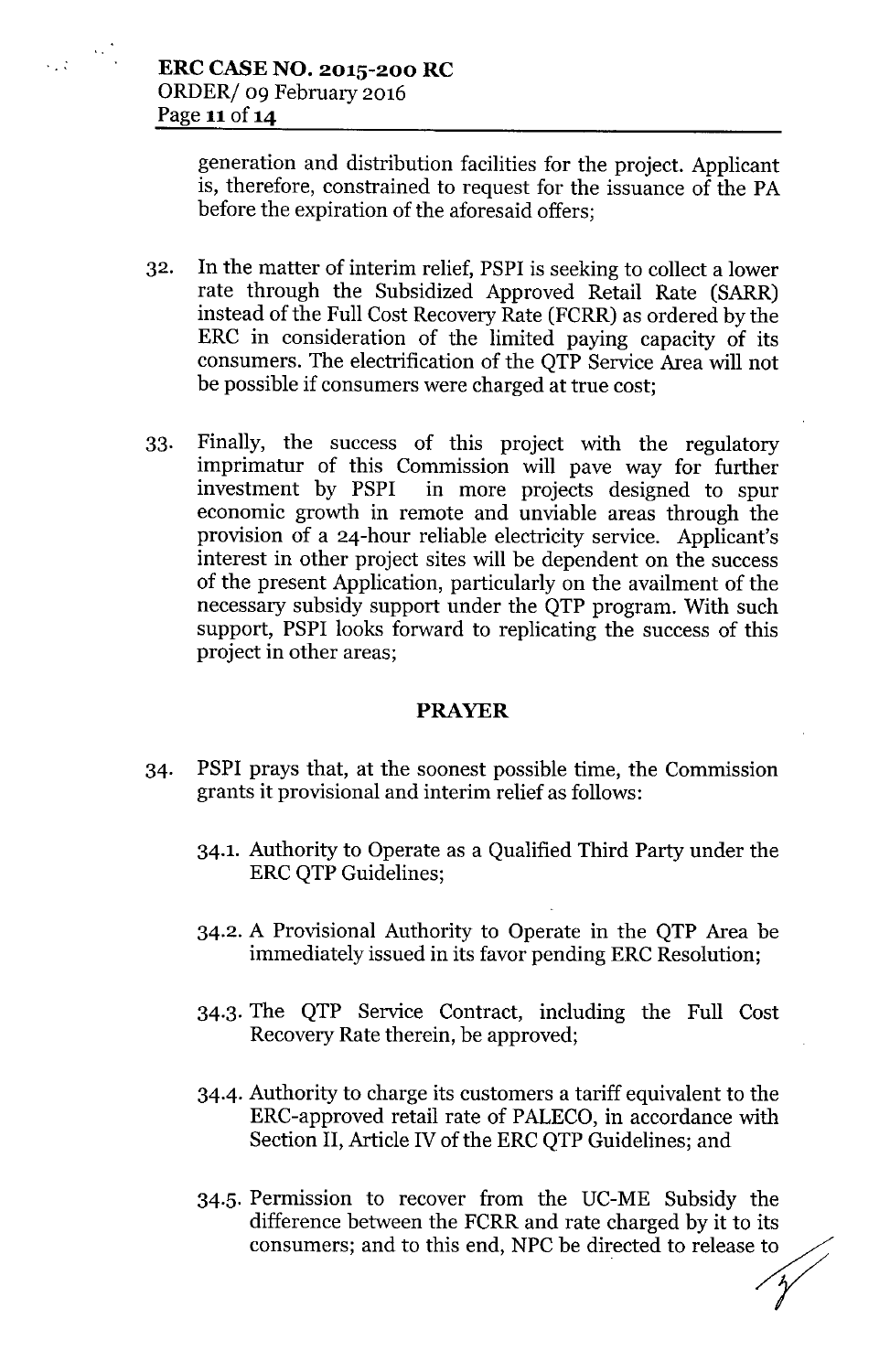PSPI such subsidy in accordance with the terms of the QTP Service Contract.

Finding the said Application to be sufficient in form and in substance with the required fees having been paid, the same is hereby set for jurisdictional hearing, expository presentation, pre-trial conference and evidentiary hearing on 15 March 2016 (Tuesday) at ten o'clock in the morning (10:00 A.M.) at the Barangay Gymnasium in Candawaga, Rizal, Palawan.

PSPI is hereby directed to cause the publication of the attached Notice of Public Hearing, at its own expense, twice (2X) for two (2) successive weeks in two  $(2)$  newspapers of general circulation in the Philippines, with the date of the last publication to be made not later than ten (10) days before the date of the scheduled initial hearing. It is also directed to inform the consumers in Barangays Candawaga and Culasian, Rizal, by any other means available and appropriate, of the filing of the Application, its reasons therefor, and of the scheduled hearing thereon.

Let copies of the Application, this Order, and the attached Notice of Public Hearing be furnished the Office of the Solicitor General (OSG), the Commission on Audit (COA), and the Committees on Energy of both Houses of Congress. They are hereby requested, if they so desire, to send their duly authorized representatives at the scheduled hearing.

Likewise, let copies of this Order and the attached Notice of Public Hearing be furnished the Offices of the Governor of Palawan and the Municipal Mayor of Rizal for the appropriate posting thereof on their respective bulletin board.

PSPI is hereby directed to furnish all those making requests therefor with copies of the Application and its attachments, subject to reimbursement of reasonable photocopying costs.

On the date of the initial hearing and pre-trial conference, PSPI must submit to the Commission its written Compliance with the jurisdictional requirements attaching therewith, methodically arranged and duly marked, the evidence of the actual posting and publication of the Notice of Public Hearing consisting of certifications issued to that effect, signed by the afore-mentioned Governor and Mayor or their duly authorized representatives, bearing the seals of their offices, and the affidavits of the Editors or Business Managers of  $\begin{pmatrix} 1 \\ 0 \\ 1 \end{pmatrix}$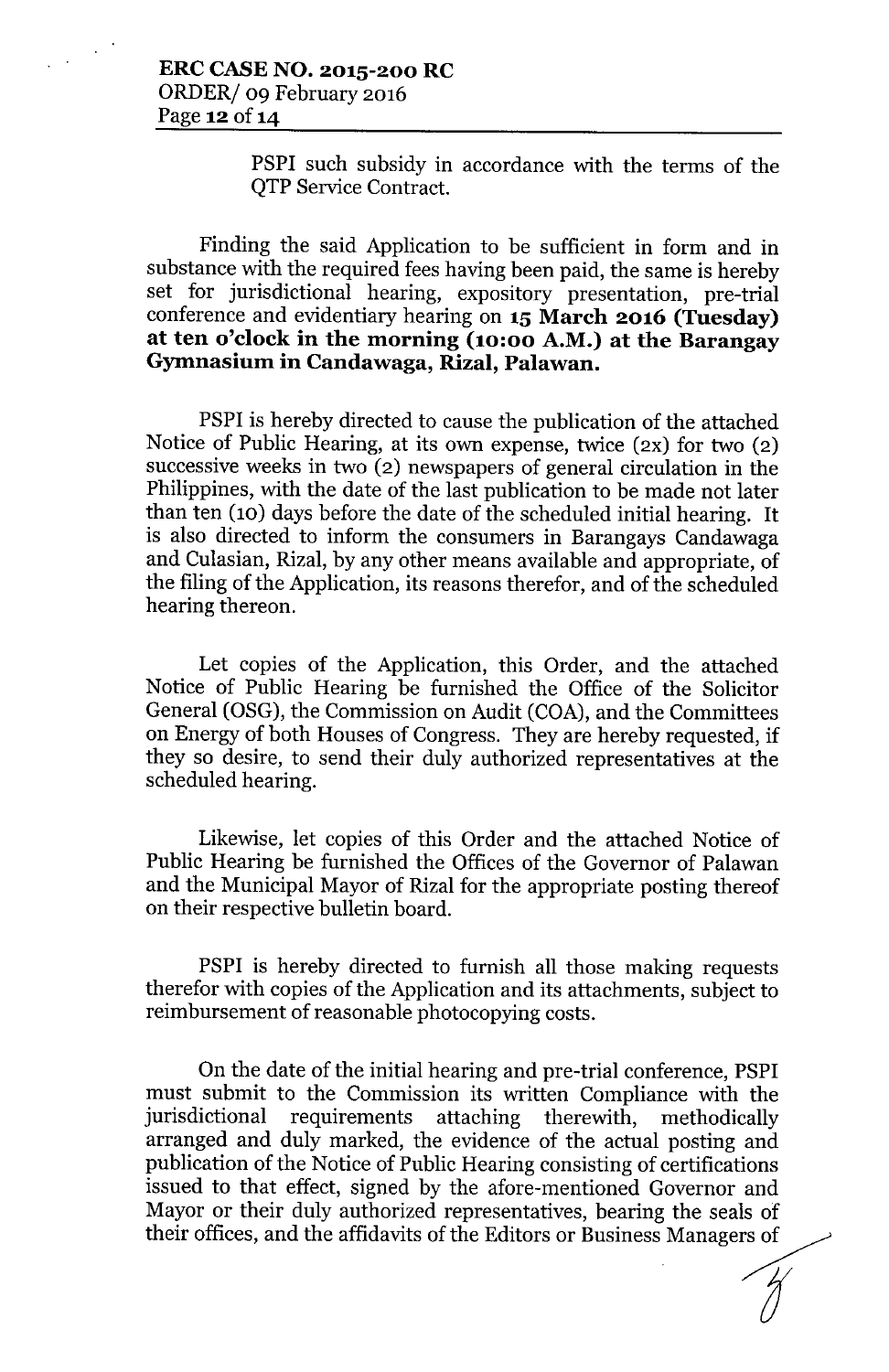the newspapers where said Notice of Public Hearing were published together with the complete issues of the said newspapers, and such other proofs of compliance with the requirements of the Commission.

PSPI and all interested parties are directed to submit, at least five (5) days before the date of initial hearing and pre-trial conference, their respective Pre-trial Briefs containing, among others:

- (a) A summary of admitted facts and proposed stipulation of facts;
- (b) The issues to be tried or resolved;
- (c) The documents or exhibits to be presented, stating the purposes thereof and proposed markings therefore; and
- (d) The number and names of the witnesses, with their written testimonies in an individual affidavit form, to be attached to the Pre-trial Brief.

Failure of PSPI to submit the required Pre-trial Brief and Judicial Affidavits of their witnesses within the prescribed period shall be a ground for cancellation of the scheduled hearing, and the resetting of which shall be six (6) months from said date of cancellation.

As part of the pre-trial conference, PSPI must also be prepared to make an expository presentation of their Application, aided by whatever communication medium that they may deem appropriate for the purpose, in order to put in plain words and explain, for the benefit of the consumers and other concerned parties, what the Application is all about and the reasons and justifications being cited in support thereof.

### SOORDERED.

Pasig City, 09 February 2016.

|         | ERC<br>Office of the Chairman | FOR AND BY AUTHORITY<br>OF THE COMMISSION: |
|---------|-------------------------------|--------------------------------------------|
|         | B-2016-009-OC-00696:          |                                            |
|         |                               | <b>JOSE VICENTE B. SALAZAR</b>             |
|         |                               |                                            |
|         |                               | Chairman and CEO                           |
| LBB/APV |                               |                                            |